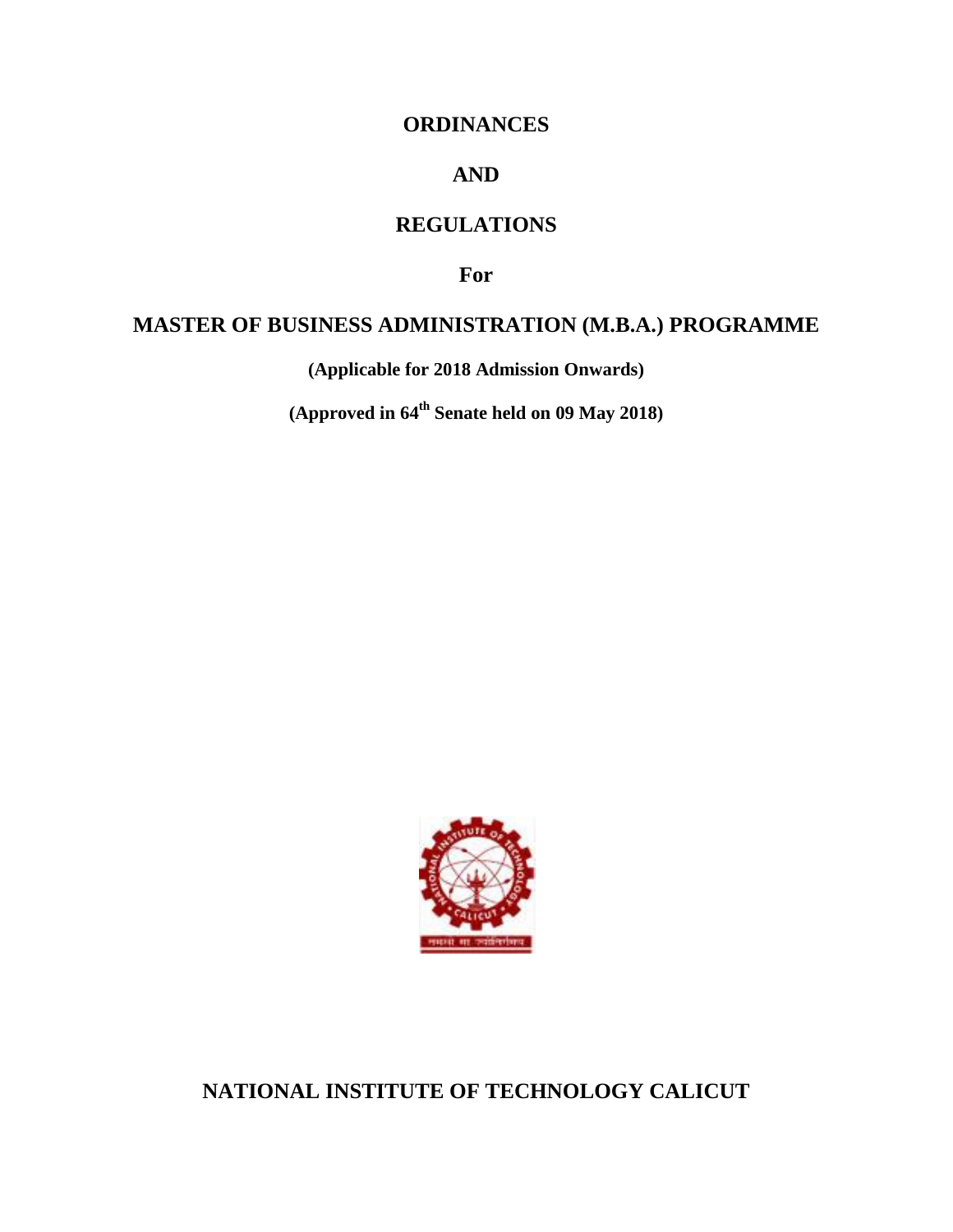## **CONTENTS**

### **ORDINANCES**

### **REGULATIONS**

- R.1.0 Admission
- R.2.0 Structure of the M.B.A. Programme
- R.3.0 Programme Coordinator
- R.4.0 Class Committee
- R.5.0 Registration and Enrolment
- R.6.0 Minimum Requirement to Continue the Programme
- R.7.0 Maximum Duration of the Programme
- R.8.0 Temporary Discontinuation
- R.9.0 Discontinuation from the Programme to take up a Job
- R.10.0 Summer Internship and Business Research Project in Industry or other Organization
- R.11.0 Discipline
- R.12.0 Attendance
- R.13.0 Leave
- R.14.0 Assessment Procedure
- R.15.0 System of Tests/Assignments/Tutorials
- R.16.0 End Semester Examination
- R.17.0 Weights for Assessment Components
- R.18.0 Summer Internship and Business Research Project Evaluation
- R.19.0 Make-up Examination
- R.20.0 Contact Course
- R.21.0 Method of Grading
- R.22.0 Declaration of Results
- R.23.0 Re-evaluation of Answer Sheets
- R.24.0 Repetition of a Course
- R.25.0 Grade Point Average
- R.26.0 Conversion of CGPA to Percentage Marks
- R.27.0 Grade Card
- R.28.0 Class/Division
- R.29.0 Eligibility for the Award of M.B.A. Degree
- R.30.0 Power to Modify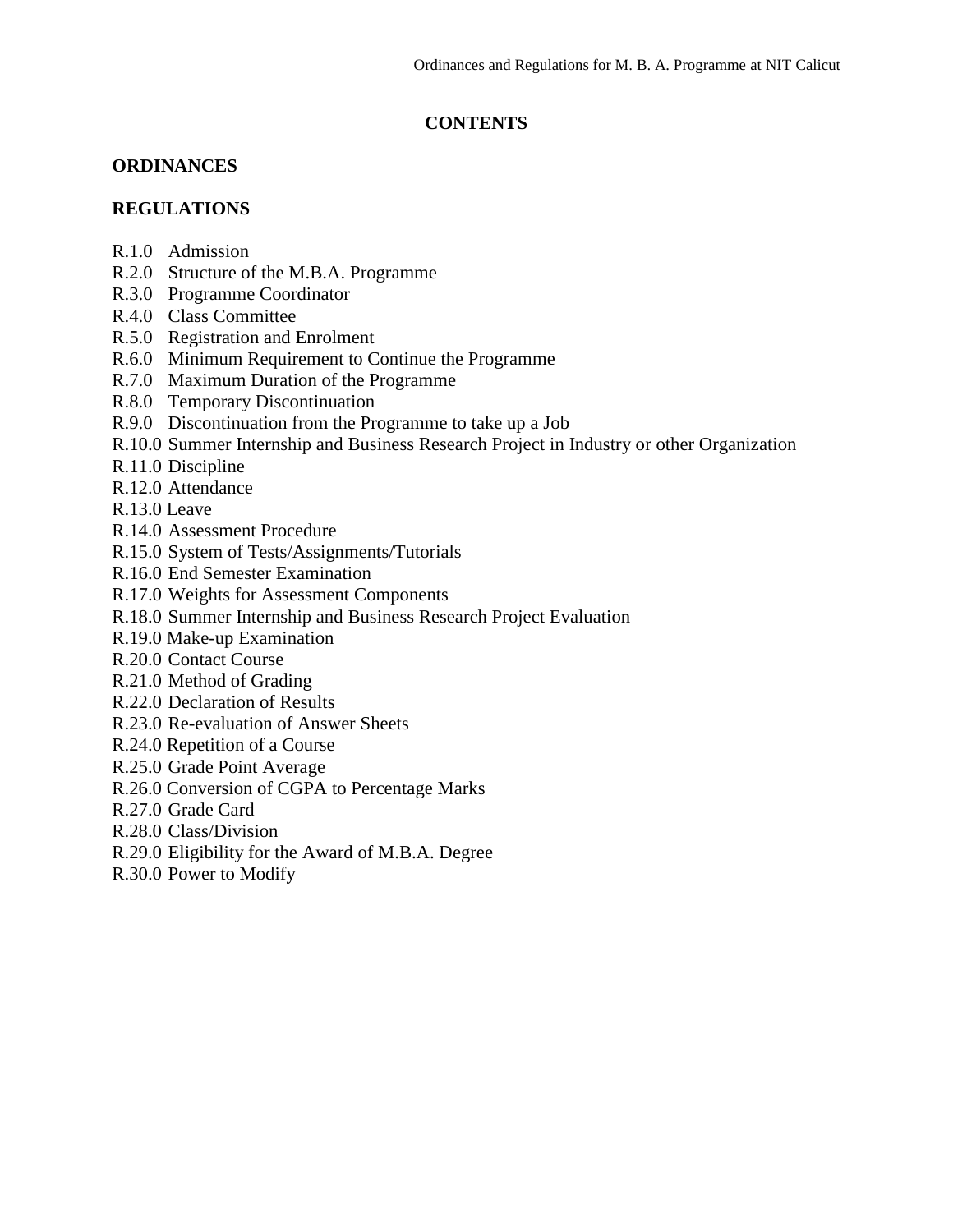### **ORDINANCES**

- O.1 Eligibility for admission, admission policy and procedure shall be decided from time to time by the Senate/Board of Governors (BoG) of the National Institute of Technology Calicut (NIT Calicut) hereafter mentioned as Institute, following the guidelines issued by MHRD, Government of India.
- O.2 The duration of the M.B.A. programme shall be **Two years** (**Four semesters**).
- O.3 Award of M.B.A. shall be in accordance with the regulations of the Senate of the Institute.
- O.4 The Senate/BoG of the Institute has the right to modify any regulations stated from time to time.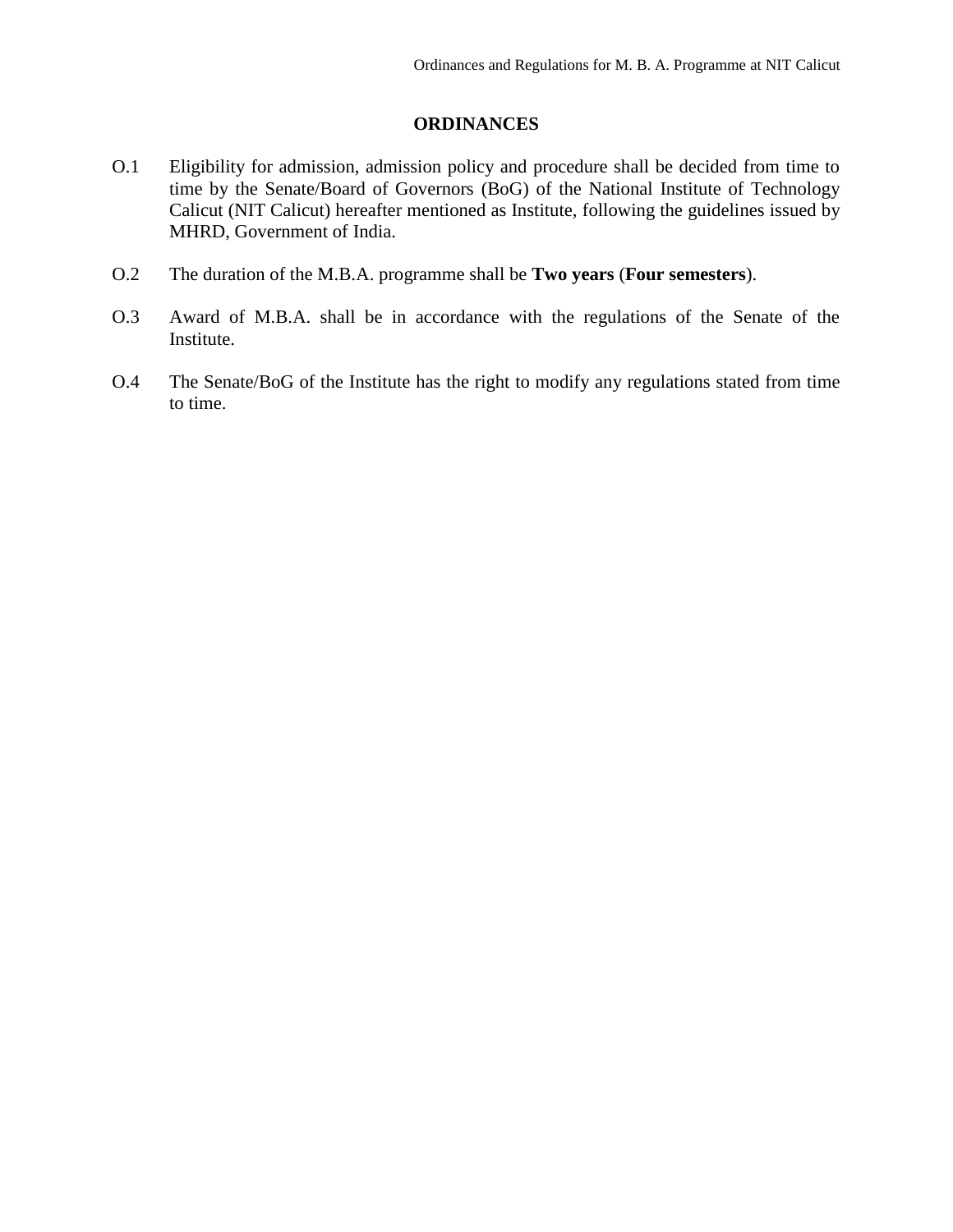### **REGULATIONS**

#### **R.1.0 Admission**

- R.1.1 The number of seats in the M.B.A. programme will be decided by the Senate/BoG of the Institute following the instructions from MHRD, Government of India. Reservation of seats for different states, castes, tribes and other categories shall be as per the directives from MHRD, Government of India. Some seats may be allotted by MHRD under Direct Admission of Students Abroad (DASA) or any other category.
- R.1.2 Candidates seeking admission to M.B.A. Degree Programme under regular, sponsored and all other categories should have completed and passed regular full time **Graduation** in any discipline from an approved Institute/University with minimum 60% marks (or CGPA 6.5/10) in aggregate and for SC/ST candidates 55% marks (or CGPA 6/10) in aggregate in the qualifying examination. Candidates with BE/B.Tech. under lateral entry should have passed the three year diploma in engineering from an approved Board/Organisation with minimum 60% marks and for SC/ST candidate minimum 55% marks.
- R.1.3 Candidates seeking admission must have a valid IIM-CAT score in addition to the above.
- R.1.4 Candidates satisfying **R.1.2** and sponsored by the established Industries/Institutes/R&D Organisations/approved Educational Institutions can apply under sponsored category.
- R.1.5 Candidates sponsored under Quality Improvement Programme (QIP) approved by MHRD are also eligible to apply. Eligibility of such candidates will be as per the rules and regulations of QIP scheme.
- R.1.6 Foreign nationals, satisfying **R.1.2** or its approved equivalent, whose applications are received through Indian Council of Cultural Relations**,** Government of India are also eligible to apply.
- R.1.7 The eligibility criteria for admission including the minimum CAT score required for admission as full time regular students will be decided by the Institute or any other body or organization entrusted for the admission by Director and may be published in the admission brochure if required.
- R.1.8 Reservation Policy as decided by the BoG following the directives of MHRD will be followed.
- R.1.9 Chairman of the Post-graduate Admissions Committee nominated by the Chairman, Senate will decide on the operational aspects of selection of candidates based on the criteria laid down by the Senate of the Institute.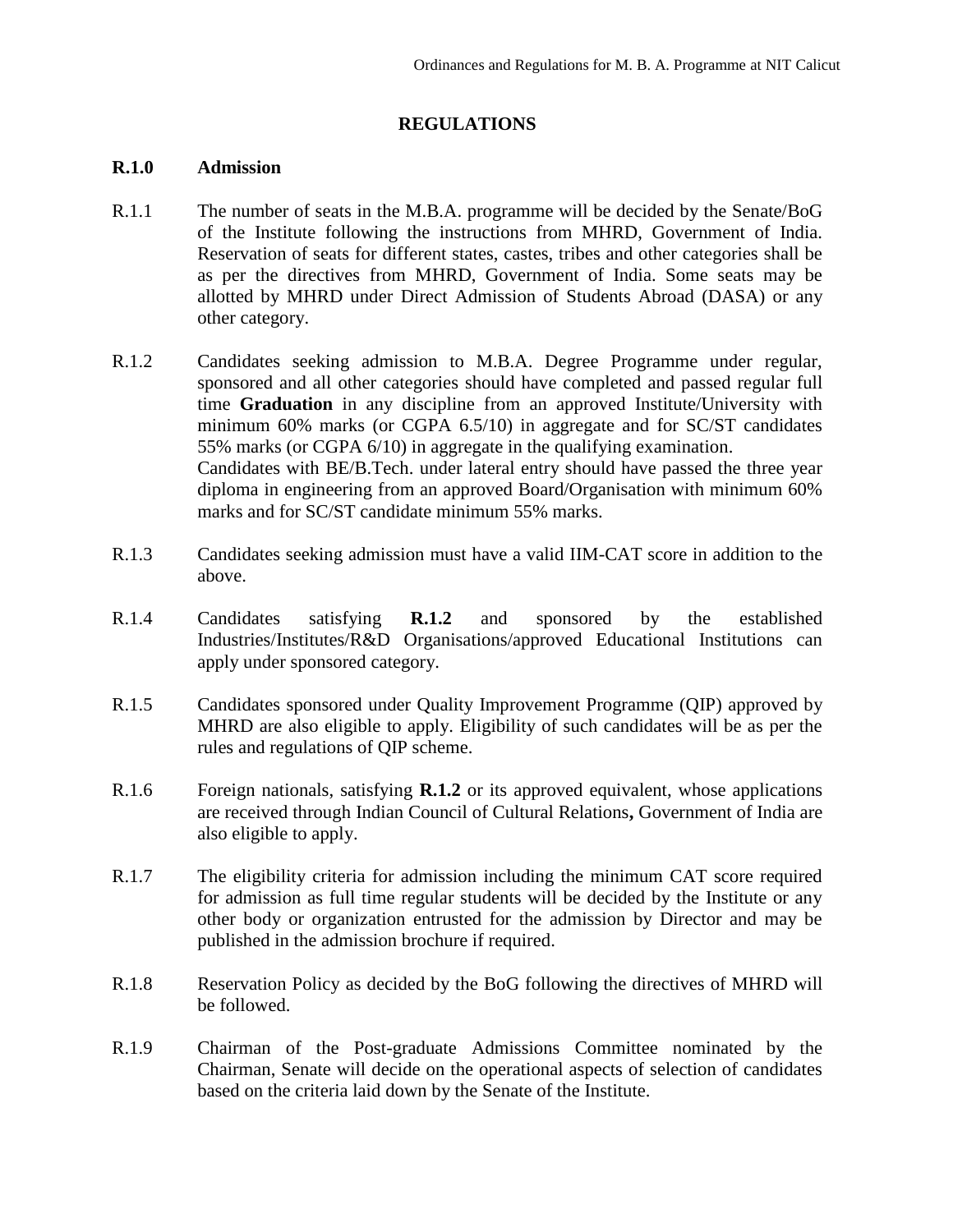- R.1.10 Vacancies, if required to be filled up after the admission date will be decided by the Chairman, Senate in line with the Institute norms published and reported to the Senate for post-facto approval.
- R.1.11 The fee structure of M.B.A. programme is as decided by the BoG following the directives of MHRD from time to time. The mode of payment is decided by the Senate from time to time.
- R.1.12 If at any time after admission, it is found that a candidate has not fulfilled any of the requirements stipulated by Institute or any other body or organization entrusted for the admission by MHRD/the Institute, the Dean (Academic) may revoke the admission of the candidate and report the matter to the Senate.
- R.1.13 In all matters related to admission to the M.B.A. programme, the decision of the Institute and its interpretation given by the Chairman, Senate shall be final and binding.

### **R.2.0 Structure of the M.B.A. Programme**

- R.2.1 The programme of instruction will consist of: 1) Core courses 2) Elective courses 3) Laboratory/Mini project 4) Summer internship and
	- 5) Business research project
- R.2.2 The complete programme will be of two years (four semesters) duration**.** The academic programme in each semester consists of course (core and/or electives) work and/or laboratory/business research project as specified in the approved curriculum. Two months summer internship is also a part of the programme. Electives are offered in five major streams.
- R.2.3 The programme will have a curriculum and syllabi for the courses approved by the Senate. Curriculum revisions, when required, will be proposed by a committee nominated by the Dean (Academic). All revisions shall be recommended by the Department Consultative Committee (DCC) approved by the Senate.
- R.2.4 The curriculum prescribes a minimum total of 95 credits for the completion of the M.B.A. programme**.**
- R.2.5 A student shall opt for two major specialisations during his/her second year. A minimum of four elective courses must be credited to qualify for a major in a stream.
- R.2.6 Credits will be assigned to the courses based on the following general pattern: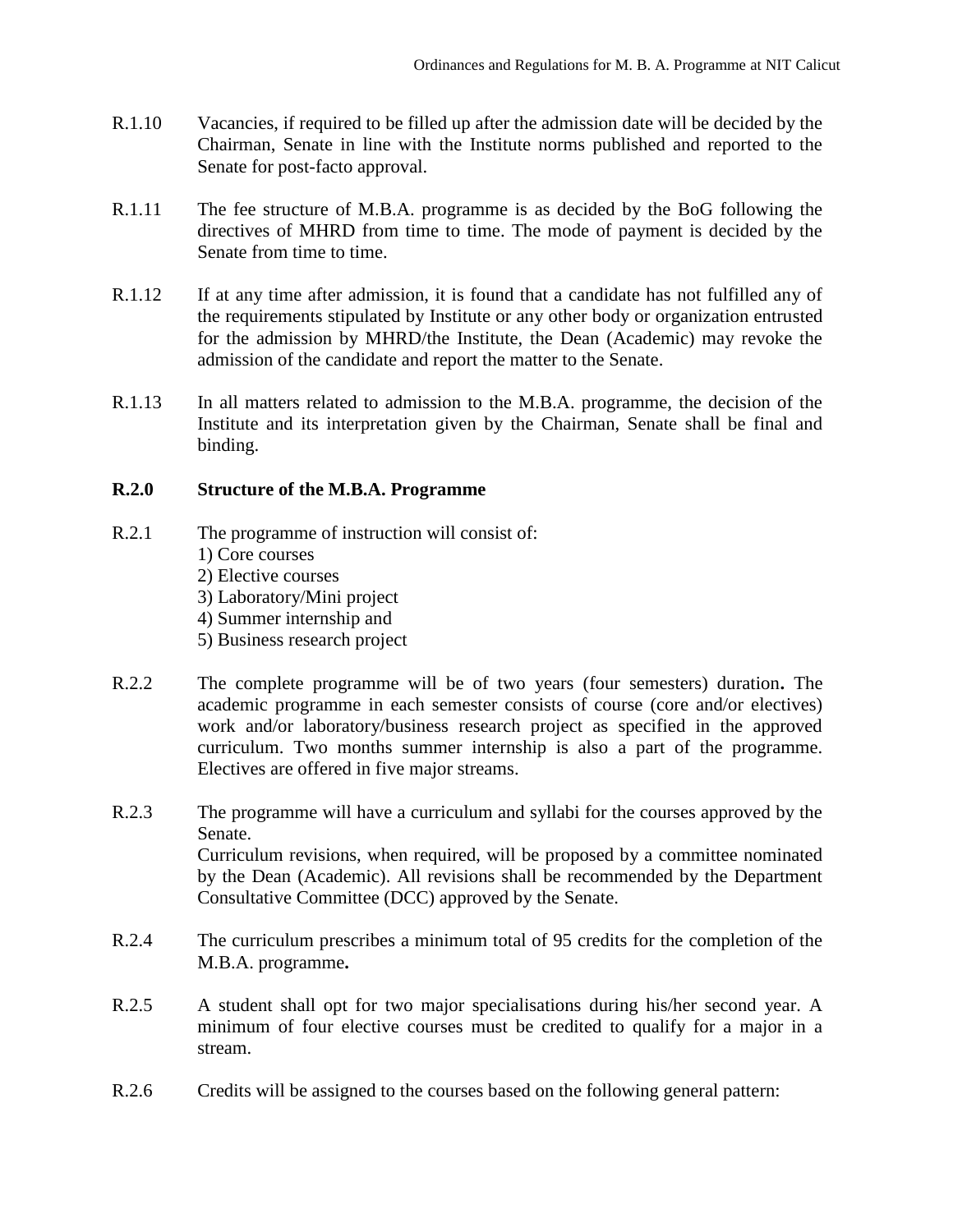- 1) One credit for each lecture hour 2) One credit for each tutorial hour 3) One credit for each laboratory or practical session of two hours 4) Two credits for each laboratory or practical session of more than two hours 5) Credit for the summer internship and business research project will be as specified in the approved curriculum.
- R.2.7 A student will have to register for all the core courses listed in the curriculum and successfully complete all of them.
- R.2.8 Elective courses will have to be taken from the courses offered in a particular semester from among the list of approved courses as per the curriculum.
- R.2.9 Students are permitted to audit course/s in any semester of the programme with the permission of Head of the School. Only a maximum of two audited courses for which a minimum pass (AC) grade secured shall be recorded in the grade card.
- R.2.10 Department has to offer essentially all the core courses prescribed in the curriculum for any semester. Sufficient number of elective courses shall also be offered in line with the curriculum. Number of elective courses and other courses, if any, from the curriculum, to be offered in any semester can be decided by the DCC based on the requirement/pre-registration data.
- R.2.11 A student who has acquired the minimum number of total credits for the award of the degree will not be permitted to register for more courses to improve his/her cumulative grade point average (CGPA) after completion of the courses and business research project requirements.
- R.2.12 The medium of instruction, examination and project reports will be English.

### **R.3.0 Programme Coordinator (PC)**

- R.3.1 A Programme Coordinator (PC) will be assigned by the HoD for each admitted batch of students during an academic year.
- R.3.2 The PCs help the students in planning their courses of study and for giving general advice on the academic programme. PC will be the in-charge for all matters concerning the students' academic work and progress. Students shall first approach their PC for all kinds of academic advices, course registrations, leave and all academic/study related matters in the Institute. Whenever required, he/she shall provide necessary advice to the students. PC shall make appropriate recommendations or remarks on the applications submitted by the students before forwarding to HoD/other concerned officials.

PC will keep the complete record of academics, attendance/leave, disciplinary actions if any, and any other relevant data of the students assigned to him/her.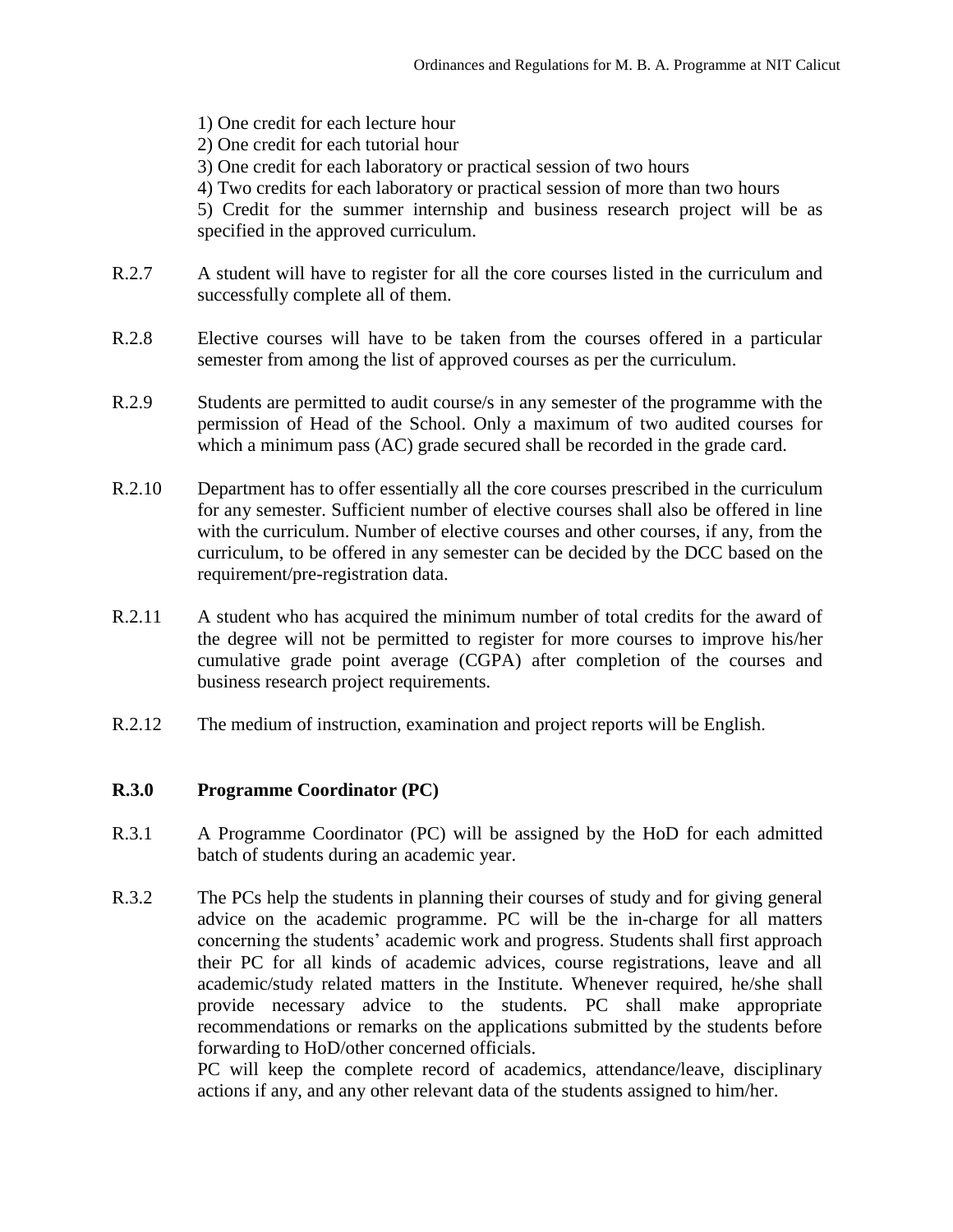### **R.4.0 Class Committee**

- R.4.1 For each semester of M.B.A., a Class Committee will be constituted by the Head of the Department as follows: Chairperson: Senior Faculty member of the department nominated by the HoD. Members : 1) All course faculty handling classes/courses for the M.B.A. programme. 2) Programme Coordinator 3) Two or three student representatives from the respective semester, nominated by the PC/HoD. The term of the Class Committee shall be one semester.
- R.4.2 The Director and Dean (Academic) or his/her nominee or HoD shall have the right to be present in any meeting of class committee. The Chairperson of the committee shall record the proceedings of each meeting and communicate a copy of each meeting to the HoD for any further actions.
- R.4.3 The responsibilities of the Class Committees include the following:

1) Finalise the evaluation/assessment/course plan submitted by the Course faculty.

2) Review the progress of the classes periodically and with attendance of the students,

3) Identify students with poor performance in the tests and low attendance. These students shall be motivated or given necessary advice/warning through PC/HoD.

4) Discuss problems concerning the conduct of the classes with reference to the curriculum and syllabi and make suitable suggestions and recommendations. These points shall be communicated to Dean (Academic).

5) Any other academic matters related to the concerned class.

6) Arrange/coordinate make-up examinations, if any, by the Chairman of the class committee for students in coordination with the examination cell.

7) Finalization of the semester results (without the student members). Final results will be submitted to the academic section in the prescribed format, published in the web/notice board, copy given to PC and HoD by the Chairperson of the class committee.

- R.4.4 The method of evaluation/assessment/course plan will be decided by the concerned Course Faculty and will be announced in the class in the beginning of the semester. These details will be presented/discussed in the first class committee (to be conducted within two weeks from the beginning of the semester) by the Faculty Instructors and modifications if any, based on the discussions shall be made. All such records shall be filed and kept by the Chairperson of the class committee.
- R.4.5 The class committee is required to meet at least twice in a semester once at the beginning of the semester and another after the end-semester examination to finalize the grades. The HoD shall decide the number of such meetings required. It is desirable that the class committee may meet after the mandatory test series also for analyzing the performance of the students and to initiate steps to motivate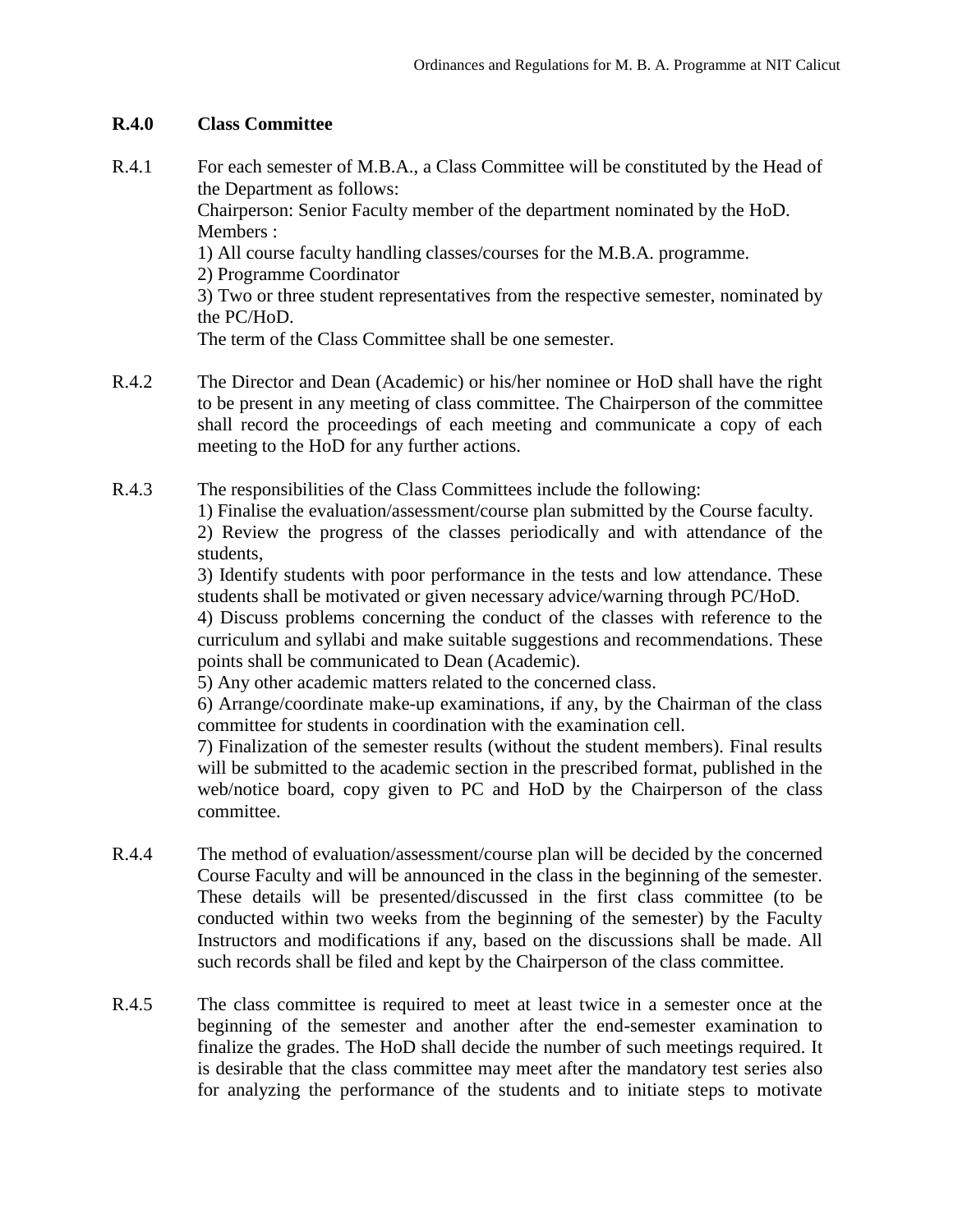academically weak students.

### **R.5.0 Registration & Enrolment**

- R.5.1 For the first semester every student has to enrol and register for the courses he/she intends to undergo once he/she is admitted by the admission office and joins the department. The PC will guide the students in the registration process.
- R.5.2 For the subsequent semesters, registration and enrolment shall be done at the beginning of the semester as per the schedule and procedure announced by the academic section.

A student shall be eligible for enrolment only if he/she completely satisfies the minimum requirement to continue the programme as per **R.6.0** and shall be permitted to enrol only if (i) he/she has cleared all the dues in the Institute, hostel and library up to the end of the previous semester,(ii) he/she is not debarred from enrolment by a disciplinary action of the Institute, and (iii) he/she has paid all the tuition fees and all other relevant fees, if any, prescribed by the Institute.

Students shall complete formalities like teacher evaluation of the courses registered in the previous semester, pre-registration, etc., as notified by the academic section before the registration into the next semester.

Students shall submit the course registration form duly filled in, in consultation with his/her PC, fee receipt and registration chit or any other forms in the prescribed format with all necessary enclosures, as required and notified to the academic section.

If for any compelling reasons a student is unable to register on the day of registration, he/she can register on or before the late registration day specified in the academic calendar on payment of late registration fee together with the usual fees.

- R.5.3 Maximum number of courses that can be registered by a student in any semester corresponds to the total courses prescribed for the semester as per curriculum plus two courses (or 6 credits). See also **R.2.11.**
- R.5.4 Student has to ensure that his/her name is included in the list of registered students with each course faculty at the beginning of the semester on the first instructional day itself. If not, he/she has to contact PC.
- R.5.5 Course adjustment by adding/dropping course(s) to/from the initial registration is permitted on valid reasons, within two weeks of the commencement of the semester *or as mentioned in the academic calendar*, *whichever is earlier*, with the written approval of his/her PC and HoD.

However the student should ensure that the total number of credits registered for in any semester should satisfy the maximum and minimum credits limits as per **R.5.3 and R.6.0** and also should enable him/her to earn the minimum number of credits per semester as per **R.6.0**.

Courses dropped will have to be taken when they are offered in the following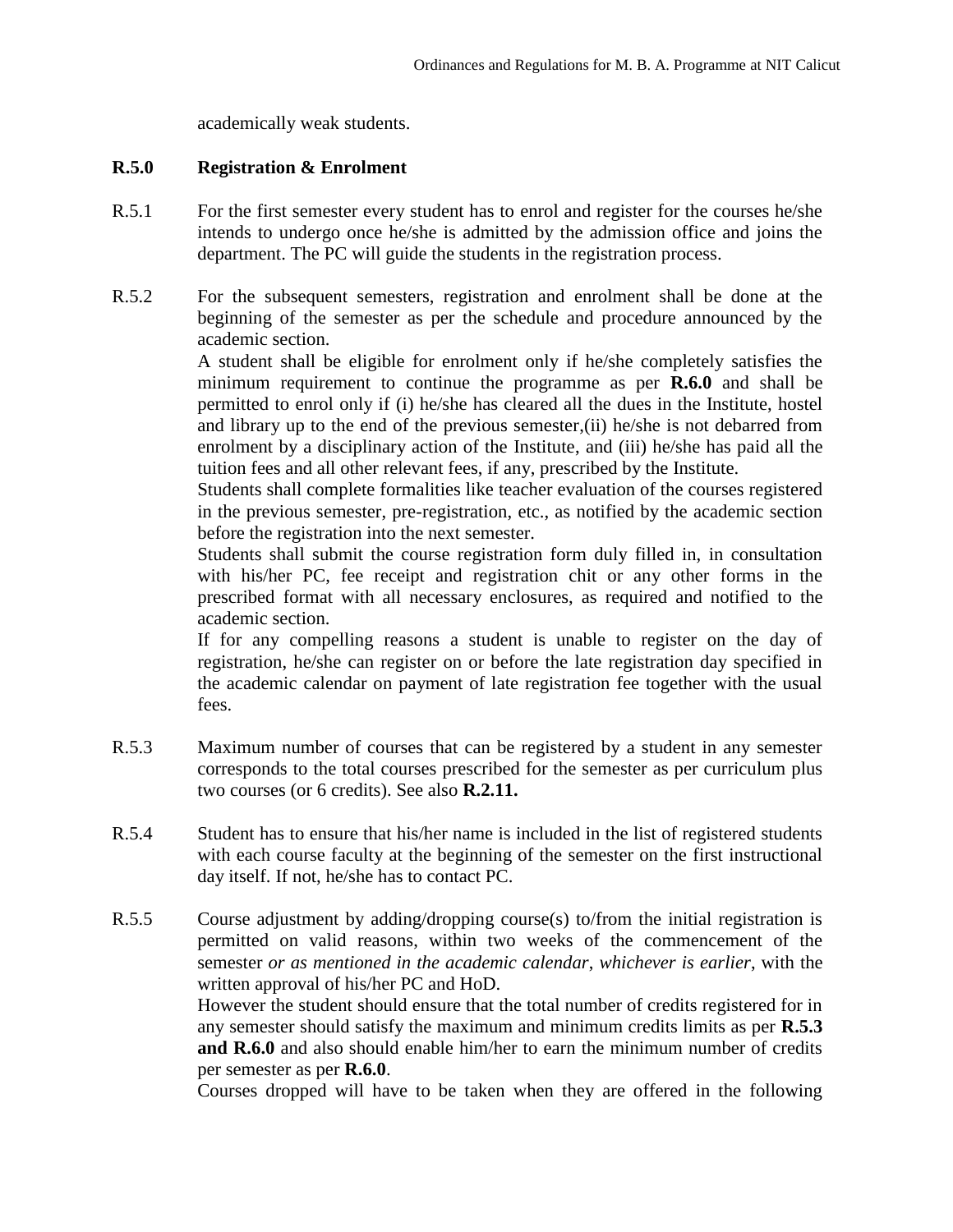semesters, if they belong to the list of core courses, which are compulsory.

#### **R.6.0 Minimum requirement to continue the programme**

R.6.1 A student should have earned not less than 17 **successful credits and a SGPA of 4.0 or above** at the end of the first semester, 34 **successful credits and a CGPA of 4.0 or above** at the end of second semester and 57 **successful credits and a CGPA of 5.0 or above** at the end of third semester; failing to satisfy this requirement, the student will be asked to repeat the respective semester.

#### **R.7.0 Maximum Duration of the Programme**

R.7.1 A student is, normally, expected to complete the M.B.A. programme in two years (four semesters).

> The maximum duration to complete the M.B.A. programme is **four years** from the date of admission. This is inclusive of all the periods including the period of temporary discontinuation or any other period of absence permitted.

#### **R.8.0 Temporary Discontinuation**

R.8.1 A student may be permitted by the Dean (Academic) to discontinue temporarily from the programme for a semester or a longer period for reasons of ill health or other medical reasons, based on the recommendation from PC and HoD.

> In case of ill health or other medical reasons, students must produce a medical certificate from a Registered Medical Practitioner stating that he/she is not in a position to continue with the studies temporarily specifying the period, and the same should be duly endorsed by parent/guardian of the student and also by the Institute Medical Officer.

> Normally, a student shall be permitted to discontinue from the programme only for a maximum duration of two semesters.

> Before joining back to the programme, the student should submit the fitness certificate from the Medical Practitioner who treated him/her, with endorsement from the Institute Medical Officer.

R8.2 In case of change in the curriculum/syllabus, a student has to register for the approved equivalent courses (meeting the same credits) as per the revised curriculum/syllabus in line with the advice of PC, whenever he/she is allowed to continue the programme after the period of discontinuation.

### **R.9.0 Discontinuation from the Programme to Take up a Job**

R.9.1 Students will not normally be permitted to discontinue the programme. However the student can appeal to the Dean (Academic) or Director for the same and the same may be permitted only after the concurrence of Chairman Senate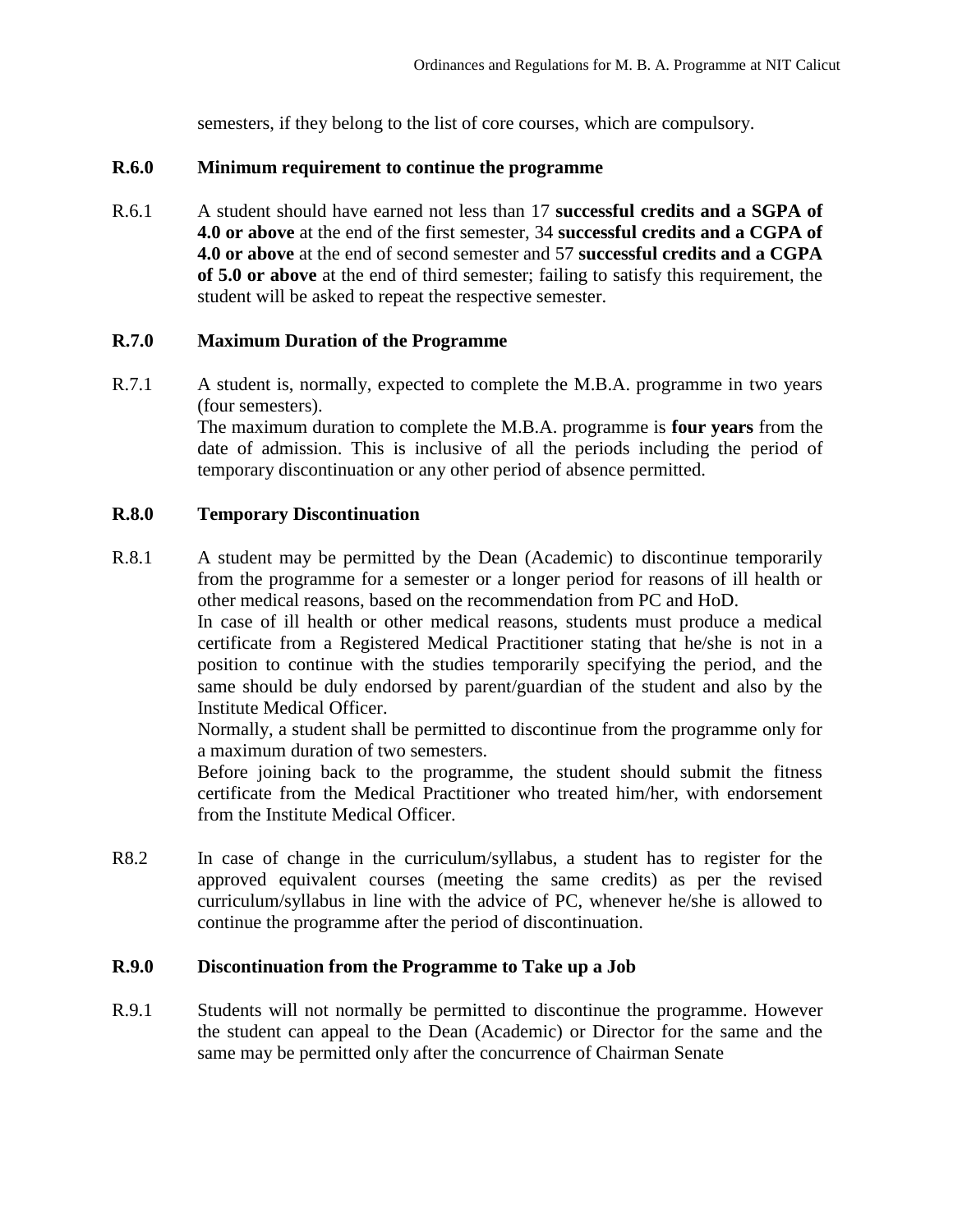### **R.10.0 Summer internship and Business Research Project in Industry or other Organisations**

- R.10.1 Student has to register for two months (eight to ten weeks) summer internship after the second semester in an organisation/institute of high repute subject to the approval of HoD.
- R.10.2 The business research project is carried out in two phases during the third and fourth semesters. The students are encouraged to take up business research project in industries/organisations/institute under the guidance of an internal faculty with the approval of HoD, without affecting the regular attendance of the other courses.

### **R.11.0 Discipline**

- R.11.1 Every student is required to observe a disciplined and decorous behaviour both inside and outside the campus and not to indulge in any activities, which shall tend to bring down the prestige of the Institute.
- R.11.2 Any act of indiscipline or misbehaviour of a student reported to the Dean (Academic) shall be referred to a Discipline & Welfare Committee constituted by the Chairman, Senate. The Committee shall enquire into the charges and decide suitable punishment, if the charges are substantiated. The Committee will also authorize the Dean (Academic) to implement the decision.
- R.11.3 The punished students, if any, may appeal to the Chairman, Senate, whose decision shall be final & binding in all respect.
- R.11.4 Ragging of any nature is a criminal and non-bailable offence. Involvement in ragging shall lead to stringent punishment, including imprisonment as per the law of the land. A student, whose involvement in ragging is established, shall be summarily dismissed from the Institute. Each student of the Institute, along with his/her parent, is required to give an undertaking every semester in this regard and the same is to be submitted at the time of registration.

### **R12.0 Attendance**

**R.12.1** Minimum attendance requirement for crediting a course shall be 80%. The percentage of attendance calculated on the last instructional day shall be indicated by a letter code as given below and shall be reported to the class committee.

### **Attendance mapped to Code**

90% and above: **H**  80% and above but less than 90%: **N** 

Less than 80%: **L** 

The percentage shall be calculated for the classes conducted from the date of the beginning of the classes in the semester as per academic calendar. In case of late admission of first semester students, it may be counted from the date of his/her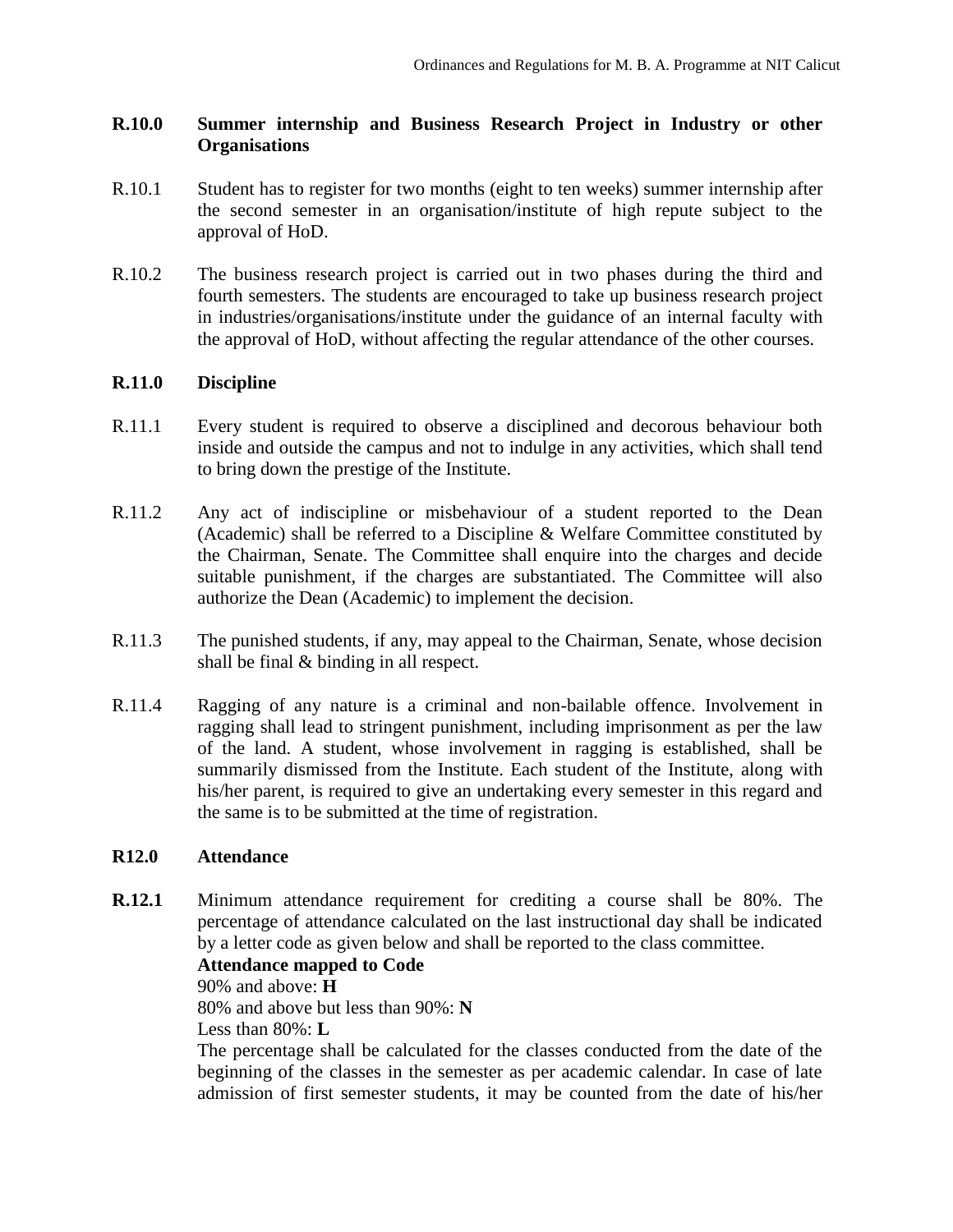admission.

- **R.12.2** A student whose attendance is less than 80% for a course (L grade) is not eligible to appear for the end-semester examination for that course, if he/she has not been sanctioned condonation of shortage of attendance as per **R.13.0.**
- **R.12.3** The details of all students who have attendance less than 80% in a course (L grade) shall be announced by the faculty instructor on the last instructional day in the class. These details shall be sent to the concerned PC/HoD.

### **R.13.0 Leave**

R.13.1 Students must attend all the classes for the courses which are registered by him/her without fail. If he/she cannot attend any class due to sickness or due to any unavoidable circumstances, same shall be informed to the faculty instructor and PC in advance, if possible or at the earliest. Student shall submit leave applications with recommendations of PC to the HoD in advance, if possible or at the earliest.

> If the number of days of absence due to medical reasons, as stated above, does not exceed **10 consecutive days**, application for medical leave, supported by medical certificate from a registered medical officer with the endorsement by the Institute Medical Officer, shall reach the HoD with recommendations from PC, within five instructional days after returning from leave or, on or before the last instructional day of the semester, whichever is earlier. Application for Medical Leave will be considered only in cases where the student is not in a position to attend any of the classes during the period mentioned in the Medical Certificate.

> Medical Leave for a period of more than **10 consecutive days** shall be admissible only in the case of ill-health requiring hospitalization/physical indisposition with inability to move, such that the student is not in a position to attend any of the classes during the period of Medical Leave applied for. In such cases, the application for Medical Leave should be accompanied by appropriate supporting documents (such as Discharge Summary/treatment records) in addition to the medical certificate obtained from a registered medical practitioner. All the supporting documents and medical certificate are to be endorsed by the Institute Medical Officer. The application for Medical Leave, along with the above documents, should be submitted to the Dean (Academic) with recommendation from the PC and HoD. Decision on granting the Medical Leave will be taken by a sub-committee constituted by the Dean (Academic).

> The students who are granted Medical Leave for more than **10 days consecutively** shall produce Medical Fitness Certificate after returning from leave, for continuing the programme.

R.13.2 Those students having overall attendance of less than 80% (L grade) but having 80% or more attendance for the period other than their Medical Leave, as stated in **R.13.1**, may be considered for condonation of shortage of attendance subject to the following conditions: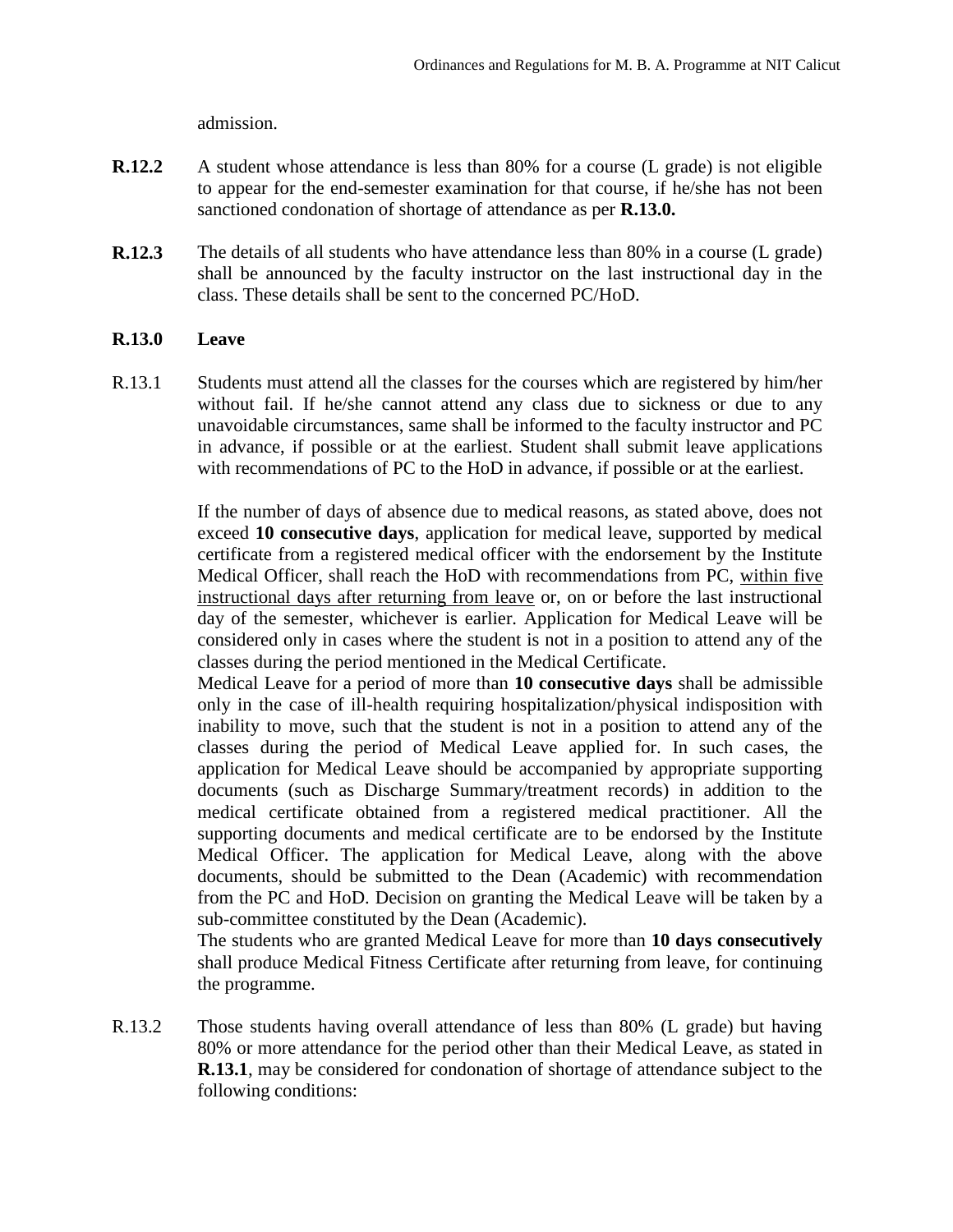- (i) The overall attendance in the course including the period of illness should not fall below 50%.
- (ii) Medical Leave should have been granted by the competent authority, in response to the application for Medical Leave submitted within the stipulated time (within five instructional days after returning from leave or, on or before the last instructional day of the semester, whichever is earlier), as stated in **R.13.1**.

Application for condonation recommended by the Programme Coordinator and concerned faculty is to be submitted to the HoD on or before the last instructional day of the semester/or on a date indicated by the department. The application for condonation should be accompanied by the proof of approval of the Medical Leave by the competent authority, obtained within the stipulated time (as stated in **R.13.1**). The HoD, depending on the merit of the case, may permit the student to appear for the end semester examination. List of such students permitted to appear for the end semester examination will be published in the department. The details of approval of condonation will be intimated to PC, Course Faculty, Faculty in charge of Examinations and Dean (Academic). All the related records shall be kept with concerned PC in the department. *A student shall be eligible for this concession only once during the entire degree programme***.**

- R.13.3 Students are expected to attend all the classes of theory and practical/drawing/seminar courses. As an incentive to those students who participate in extra-curricular activities such as Tathva, Tarang, and Ragam/Cultural events inside or outside institute and those who represent the Institute in sports & games, cultural/technical events or festivals outside the Institute, and those attended in the Institute placement process, a relaxation of up to 5% attendance shall be given, subject to the condition that these students get prior approval from the following officials:
	- 1. Tathva: Faculty Convener, Tathva
	- 2. Tarang: Faculty Coordinator
	- 3. Ragam/Cultural festivals: Faculty Convener/Dean (Students Welfare)
	- 4. Presenting Papers/Attending Technical/Management Festivals: Faculty Advisor/HoD concerned.
	- 5. Sports & Games: Faculty in charge of sports & games (Physical Education)
	- 6. Placement activities: Professor in Charge of Placement

All students participating in extra-curricular activities (mentioned above) are advised to get approval for their duty period from the concerned officials, prior to the programme or event. Students participating/attending in the above are advised to collect the duty/attendance certificates (if any) from the appropriate authority mentioned above immediately after the activity/programme.

The students who wish to apply for condonation due to loss of class by participating in extra-curricular activities are required to fill up the necessary form and get it signed by the above appropriate authority. All such applications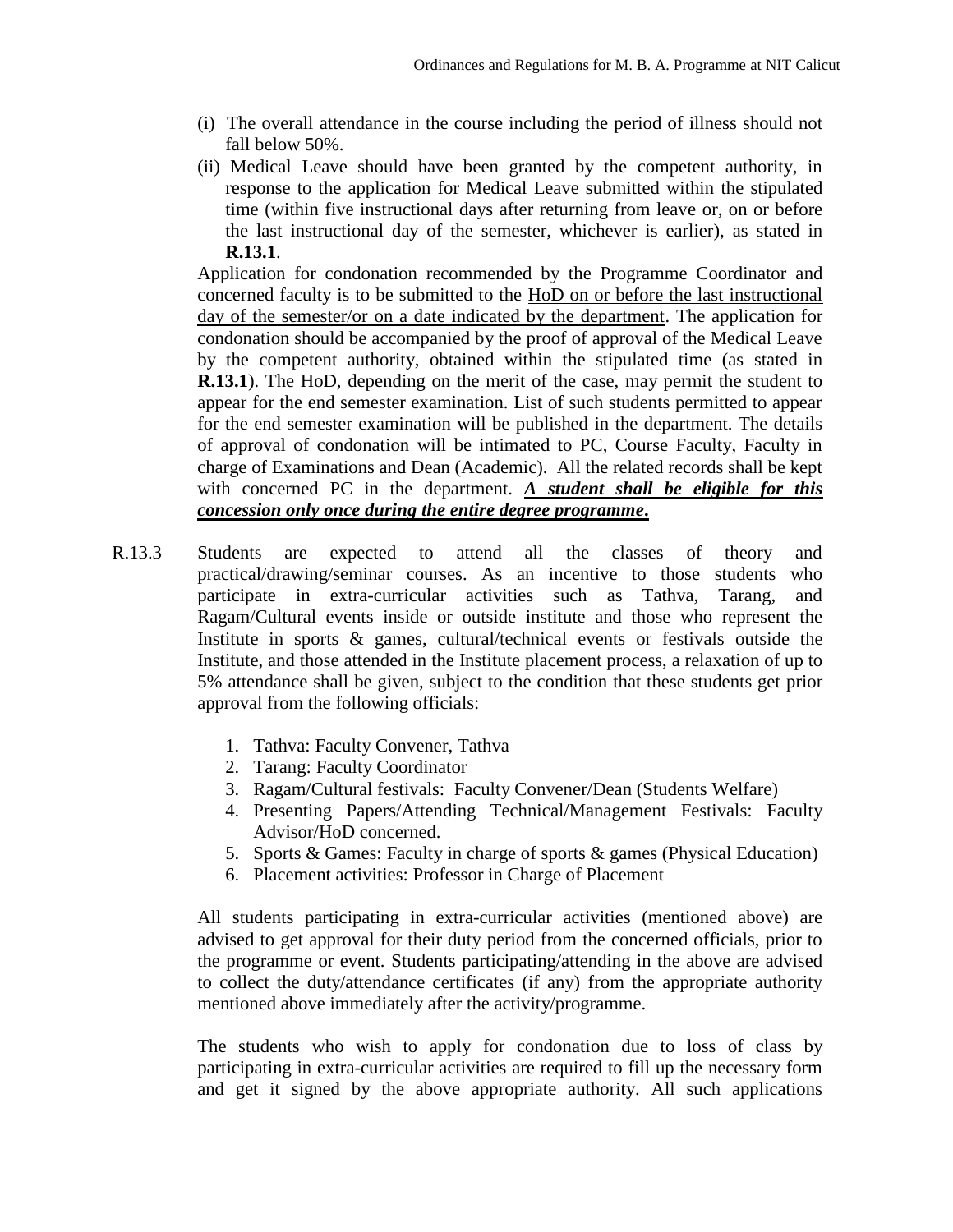recommended by the concerned PC shall be submitted to HoD on or before the last day for the application for condonation in the semester as per the academic calendar or on a date indicated by the Department for the same, whichever is later. The HoD, depending on the merit of the case may permit the student to appear for the end semester examination. List of such students permitted to appear for the end semester examination will be published in the department (by HoD) with details to PC, Course Faculty and Faculty in charge of Examinations. All the records shall be kept with PC in the department.

R.13.4 Those students who have attendance less than 50% in any course are not eligible for condonation on any grounds and hence not eligible for appearing for the end semester examination of the course.

### **R.14.0 Assessment Procedure**

R.14.1 The Senate shall decide the assessment procedure from time to time. It shall be based on the system of tests/assignments/tutorials/presentations/course projects/reports, etc. and end semester examinations in each course in each semester.

### **R.15.0 System of Tests/Assignments/Tutorials**

R.15.1 A minimum two tests (of minimum one hour each) are mandatory for lecture courses and for courses where lecture clubbed either with practical or drawing or projects, etc. Number of assignments/tutorials/presentations/course projects/ reports, etc. shall be decided by the course faculty.

> The details of weightage of marks for the two tests and other items like assignments tutorials/presentations/course projects/reports shall be decided by the course faculty. This will be announced in the class at the beginning of the semester and will be presented in the Class Committee, and modifications, if any, based on the discussions shall be made by the course faculty.

> For laboratory/practical courses, the method of assessment shall be based on tests and the performance of students in the regular laboratory/practical classes and will be decided by the course faculty. This will be announced in the class at the beginning of the semester and will be presented in the Class Committee and modifications, if any, based on the discussions shall be made by the course faculty. All such records shall be filed and kept by the Chairperson of the class committee.

### **R.16.0 End Semester Examination**

R.16.1 There shall be one end semester examination of minimum three hours duration for each lecture course and for each course where lecture clubbed either with practical, projects, etc.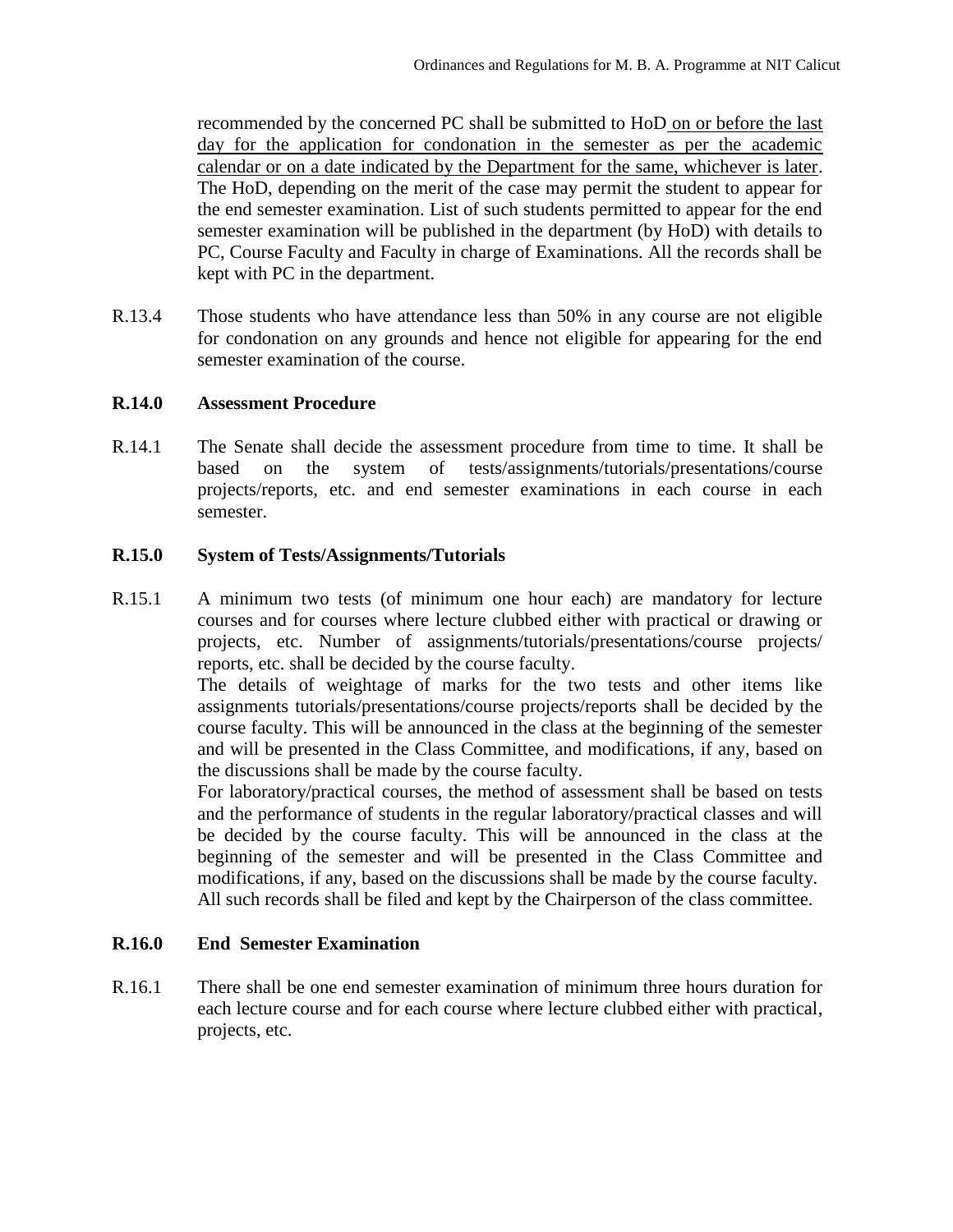### **R.17.0 Weights for Assessment Components**

R.17.1 For all lecture courses and for all courses where lecture clubbed either with practical or projects, etc., the end semester examination shall be in the range of 40 to 60% weight. The remaining 40-60% is for other components like tests/assignments/tutorials/course projects, etc. For courses where the lecture is clubbed either with practical or projects etc. assessment procedure shall be a properly weighted combination of those for lecture and those for practical or project components, etc., and shall be decided by the course faculty in consultation with the class committee.

For laboratory/practical courses, end semester examination is not mandatory.

If end semester examination is planned for a laboratory/practical course, it shall be conducted before the last instructional day and the weight for it should not exceed 40%.

#### **R.18.0 Summer Internship and Business Research Project Evaluation**

- R.18.1 Both Summer Internship and Business Research Project (BRP) will be done by the individual students under the guidance of an internal faculty member.
- R.18.2 Coordinators of summer internship and BRP, nominated by HoD and a few faculty guides as members will form the Internal Evaluation Committee. Evaluation committee will decide the norms for evaluation and this will be informed to the students at the beginning of the semesters. Minimum three members shall be present during the evaluation. An external member shall be invited by the HoD, if required.
- R.18.3 If the summer internship report and BRP report are accepted, the student shall submit the prescribed number of copies of the final version of the report to the Department, after incorporating all the corrections and suggestions of the internal evaluation committee, in the prescribed format as notified by the Department. In the case of BRP report, a soft copy of the report shall be submitted to the digital library.
- R.18.4 The Grades allotted for the summer internship, and BRP during third and fourth semesters will be counted for the calculation of CGPA.
- R.18.5 BRP/thesis will be considered for awarding Grade 'S' only if a paper, based on the project work is published/accepted for presentation at least in a Scopus indexed conference or a software copyright is granted.

### **R.19.0 Make-up Examination**

R.19.1 Students who miss any of the mid-term tests or end-semester examination due to ill-health requiring hospitalization/physical indisposition with inability to move or any other compelling reason judged to be valid by the PC/HoD, are eligible for a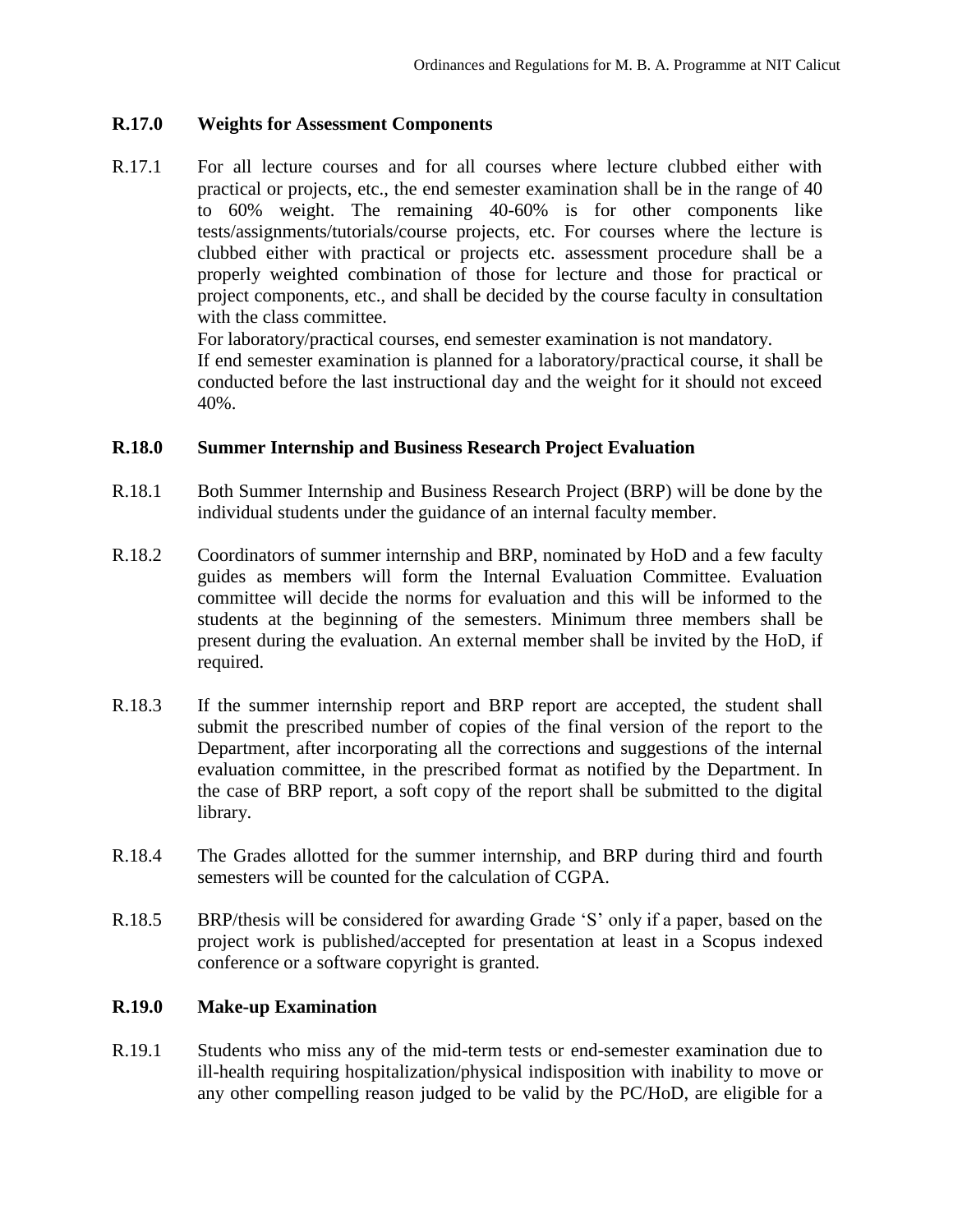make-up examination.

R.19.2 Those who miss test(s) and/or end semester examinations shall apply to the concerned HoD through PC **within five instructional/working days** after the missed test/examination or before the prescribed date indicated in the academic calendar whichever is earlier, giving the reasons/proofs for the absence. Applications received after this period will not be entertained.

> Students residing in the hostels should produce a medical certificate (as the proof for absence) issued by the Institute Medical Officer certifying that he/she was admitted to hospital during the period of examination or he/she was not in a condition to write the examination. Requirement of hospitalized treatment is not applicable in the case of contagious disease like chicken pox.

> Students residing outside the campus must produce a medical certificate (as the proof for absence) from a Registered Medical Practitioner certifying that he/she was admitted to hospital during the period of examination or he/she was not in a condition to write the examination, and the same should be duly endorsed by the Institute Medical Officer.

> All applications for make-up examinations when approved by the concerned HoD shall be given to the PC. The PC shall inform the same to the course faculty concerned. The list of students permitted to appear for the make-up examinations of mid-term tests and end-semester examination shall be published in the department.

- R.19.3 Make-up examination for mid-term tests shall be conducted by the course faculty concerned during appropriate slots as per the schedule published in the academic calendar. Record of the corrected marks shall be kept by the concerned faculty, with appropriate entries in the institute DSS. The same shall be informed to the PC Make-up examination for end semester examination shall also be conducted by the course faculty as per the schedule indicated in the academic calendar.
- R.19.4 Students who miss the end semester examination and one or more tests shall be permitted to write one make-up examination only, and no marks shall be separately awarded for the missed tests. Those who miss the tests can also appear for the make-up examination and answer the relevant portions of the question paper with appropriate weight as attached to the test(s) based on the instruction from faculty instructor.
- R.19.5 A student who misses the make-up examination will not normally be given another make-up examination. However, in exceptional cases of prolonged illness resulting in the student missing a make-up examination, Dean (Academic) as the nominee of the Chairman of the Senate, may permit the student to appear for a second make-up examination based on the request from the student (enclosing proof for the reasons for missing the makeup) with appropriate recommendations of the PC/HoD.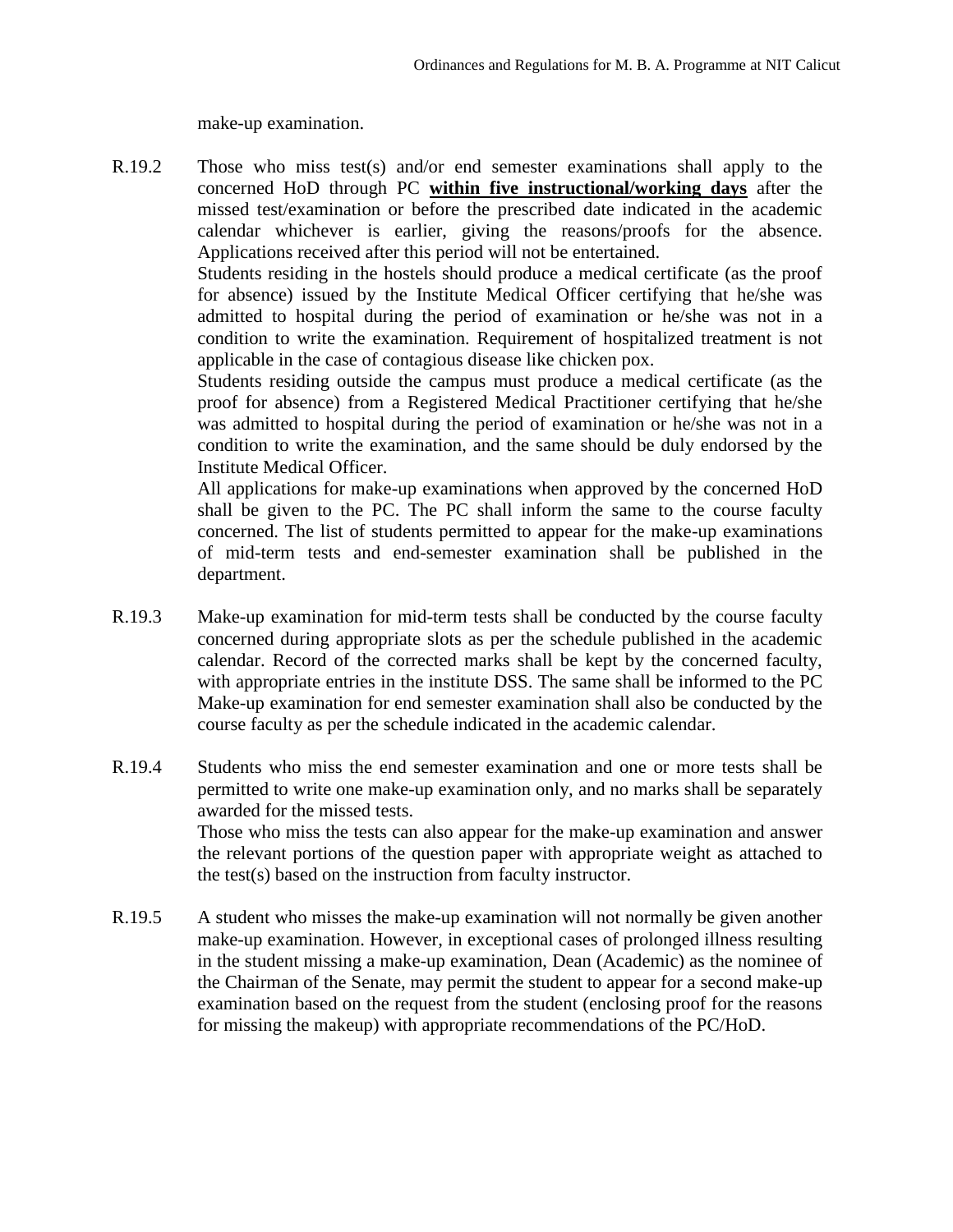#### **R.20.0 Contact Course**

- R.20.1 A student who has completed all the course-work credit requirements except for one failed course, and successfully completed internal assessment of the project work, may be offered a contact course during the summer vacation following immediately after, on the recommendation of the DCC and with the consent of the faculty
- R.20.2 The assessment procedure for a contact course will be similar to the procedure for regular semester course
- R.20.3 Withdrawal from a contact course is not permitted

### **R.21.0 Method of Grading**

- R.21.1 The faculty will return evaluated assignments, tutorials, term papers, test papers, etc., within a reasonable time after the respective test/examination/submission. Test papers may be collected back from the student within a day. Course Faculty shall publish the total marks for the assessment other than that for the end semester examination, for all students registered for the course by the last instructional day. Any clarification on these marks shall be done by the student with the concerned Course Faculty before the end semester examination.
- R.21.2 A Class Committee without the student members shall be convened on a convenient date before the date of declaration of results as per the approved academic calendar. The letter grades to be awarded to the students for different courses shall be verified and finalized at the meeting. Chairman of the Class Committee shall submit the final results to the HoD for forwarding to the Dean (Academic).
- R.21.3 Based on the semester performance, each student is awarded a final letter grade in each course. The letter grades and the grade points are as follows:

| Letter Grade       |  |  | RICIDIEI. |  |  |
|--------------------|--|--|-----------|--|--|
| <b>Grade Point</b> |  |  |           |  |  |

F: Failure

I: Incomplete (evaluation not completed and actual grade to be awarded later) W: Insufficient attendance

I grade will be awarded by a faculty instructor for a course to any student when the final evaluation could not be completed before the final class committee due to valid reasons. I grade shall be converted into proper grade before the registration of the next semester and will be conveyed to the academic section by the faculty instructor through HoD. Concerned PC and Chairman, Class Committee shall also be informed about the final result. If it could not be finalized before the registration of the next semester, appropriate permission shall be obtained from Dean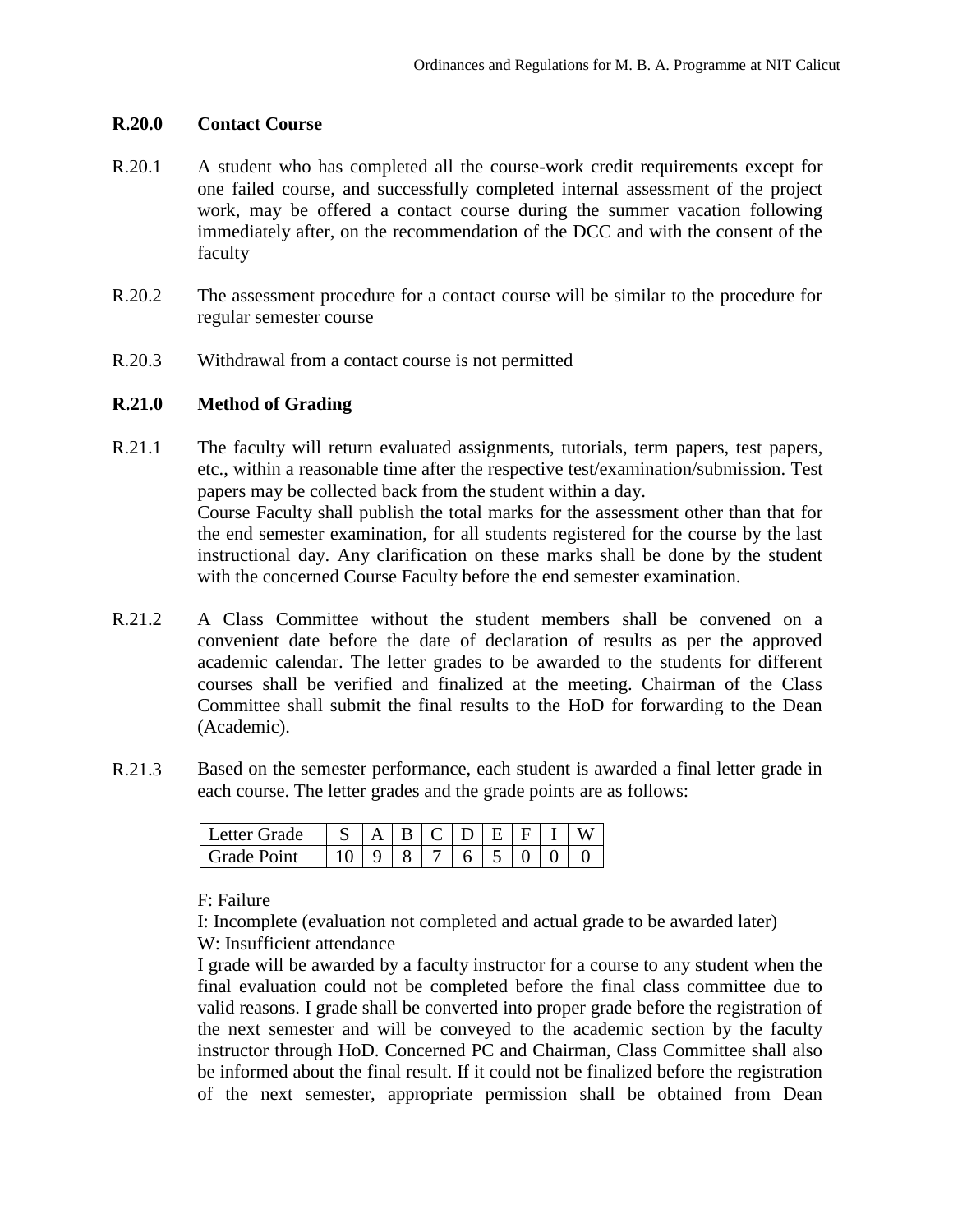(Academic).

R.21.4 A student is considered to have credited a course or earned credits in respect of a course if he/she secures a grade other than F, W or I for that course. A course successfully completed cannot be repeated.

## **R.22.0 Declaration of Results**

- R.22.1 Results (without marks but having the final grades and the attendance codes against Roll number of students without names) will be published in the respective Department Notice Boards and in the Institute website on the time/day as per the academic calendar or as instructed by the Dean (Academic).
- R.22.2 PC/HoD shall give necessary advice/warnings to the students with failures, if any, and make arrangements to inform the results to the parents/guardians of students, if required.

## **R.23.0 Re-evaluation of Answer Sheets**

R.23.1 **Re-examination of answer sheets prior to re-evaluation: (a)** In case any student needs clarification on his/her grade or wishes his/her answer sheets of end semester examinations of any courses other than summer internship, BRP and laboratory to be re-examined, he/she can contact the faculty instructor concerned within five working days after the commencement of the immediately succeeding semester or within five working days on publication of results, whichever is later. The student shall have access to his/her answer paper(s) in the end semester examination which may be shown to him/her by the faculty concerned. If the faculty feels that the case is genuine, he/she may reexamine the case and forward a revised grade, if any, to the Dean (Academic) through the Chairman of the Class Committee with proper justification for the revision on intimation to the concerned PC/HoD.

> **(b)** If a student feels that he/she has grievance which is not genuinely sorted out with the Course Faculty, he/she may represent the matter to the concerned HoD (Head of the Department to which the course faculty belongs) though his/her PC/HoD (Head of the Department to which the student belongs) within five working days on publication of results, or within five working days after the commencement of the immediately succeeding semester, whichever is later. The HoD shall examine the case, take suitable decision and communicate the same to the student in writing. (If the concerned faculty is the HoD, then HoD may refer the matter to one of the senior faculty members of the department). Revised result, if any, shall be sent to the Dean (Academic) through the Chairman of the Class Committee with proper justification for the revision on intimation to the concerned PC/HoD.

R.23.2 **Re-evaluation of Answer Sheets: (a)** If the student is not satisfied with the decision of the HoD, he/she may appeal to the Dean (Academic) through PC &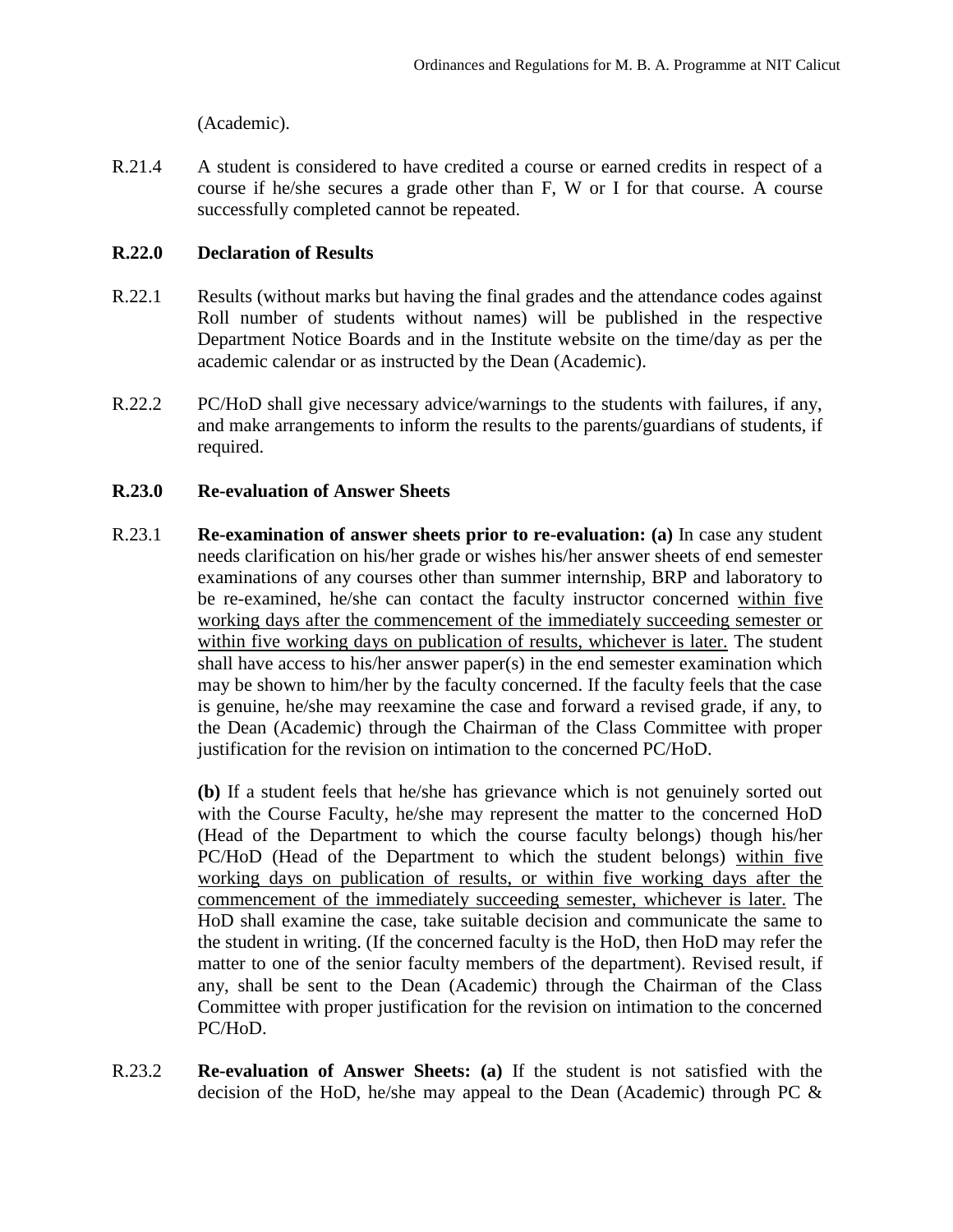HoD, within ten working days on receipt of the communication from the HoD, for the re-evaluation of the answer papers. The student has to make necessary payment for the re-evaluation and attach receipt along with application. Dean (Academic) may arrange for the re-evaluation of the answer papers in deserving cases through another faculty (from a panel of minimum 2 examiners proposed by the HoD) within the Institute. Once re-evaluation of answer sheets is completed, the result shall be intimated by the faculty who re-examined the answer sheets to Dean (Academic) through the HoD. For all such cases, the results obtained for the reevaluation will be the final and will replace the earlier results.

**(b)** Requests received from the student within the stipulated time limits only shall be processed.

**(c)** The decision of the Chairman, Senate will be final and binding for all the clauses above.

### **R.24.0 Repetition of a Course**

R.24.1 **(a)** A student who was awarded F and/or W grade in a core course has to repeat it compulsorily. If the same course (same code/title/credit) is not available due to the change in the curriculum, then the students shall register for the approved equivalent course(s) (meeting the same credits) of the new curriculum as per the advice of PC. If the course is an elective course, the student may repeat it if he/she so desires or register for a new elective course based on the advice from PC.

> **(b)** Student repeating a course with F and/or W grade has to attend all the classes for the courses registered like a regular student and attendance shall be mandatory.

### **R.25.0 Grade Point Average**

R.25.1 The academic performance of a student in a semester is indicated by the Semester Grade Point Average (SGPA).

$$
SGPA = \frac{\sum (C \times GP)}{\sum C}
$$

where the summation is taken over all the courses registered for by the student in the semester, except Pass/Fail courses and C indicates the number of credits for the course and GP the grade point scored by the student for the course.

The performance of a student up to and including a particular semester is indicated by the earned credits and the Cumulative Grade Point Average (CGPA) which can be calculated using similar formula where the summation is taken for all the courses registered for by the student except Pass/Fail courses if any, up to and including the recently completed semester.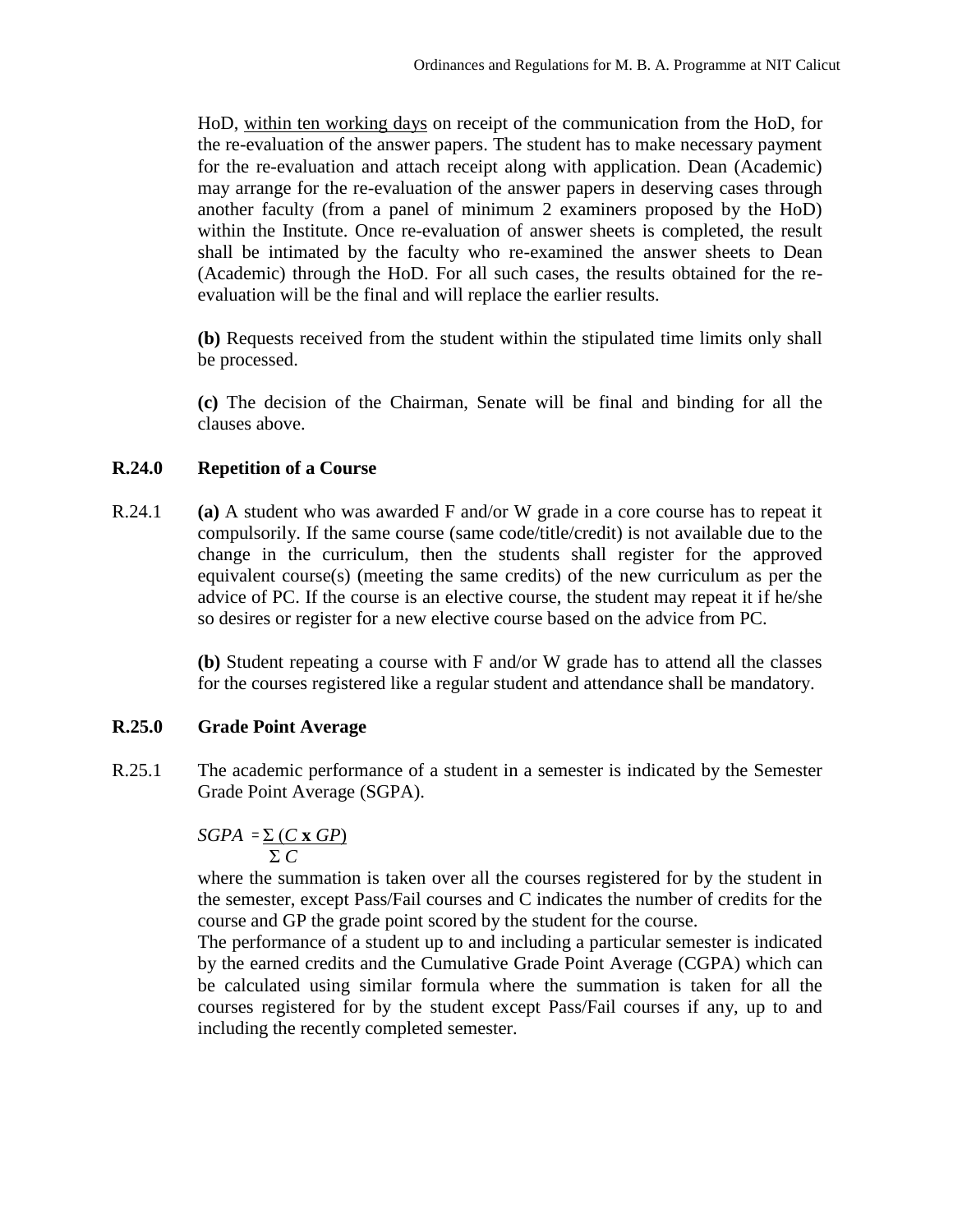## **26.0 Conversion of CGPA to Percentage Marks**

26.1 The CGPA can be converted to percentage of marks as follows:  $(CGPA-0.5) \times 10 =$  **Percentage of marks.** 

### **R.27.0 Grade Card**

R.27.1 The semester wise Grade Cards will be issued to each student through PC by the academic section normally within a month from the completion of finalization of the results and shall contain the following details: a) code, title, credit and category of each course registered in the semester b) letter grade obtained c) \* indication for subjects with more than one appearance d) attendance code e) total number of credits earned by the student up to the end of that semester in each category and grand total, and

f) SGPA and CGPA.

R.27.2 At the end of the M.B.A. degree Programme a consolidated grade card will be issued to each student.

### **R.28.0 Class/Division**

R.28.1 Classification in academic performance is based on CGPA and is as follows: CGPA 8 and above: First Class with distinction CGPA 6.5 and above, but less than 8: First Class CGPA 5 and above, but less than 6.5: Second Class.

### **R.29.0 Eligibility for the Award of M.B.A. Degree**

R.29.1 A student shall be declared to be eligible for the award of the M.B.A. Degree if he/she has:

> 1) Successfully acquired the credits in the different categories as specified in the approved curriculum of M.B.A. within the stipulated time

2) Completed the normal duration of the programme for M.B.A. programme.

3) No dues to any departments/sections of the Institute including hostels, and has no disciplinary action pending against him/her.

The award of the degree shall be recommended by the Senate and approved by the Board of Governors of the Institute.

R.29.2 Students who completed the programme and are eligible for the award of the Degree can get the following documents from the academic section based on application, within two weeks from the declaration of results: consolidated Grade Card, Course Completion, Provisional Degree, Transfer and Migration Certificates. Degree certificate will be issued during convocation as per the notifications issued by the Institute.